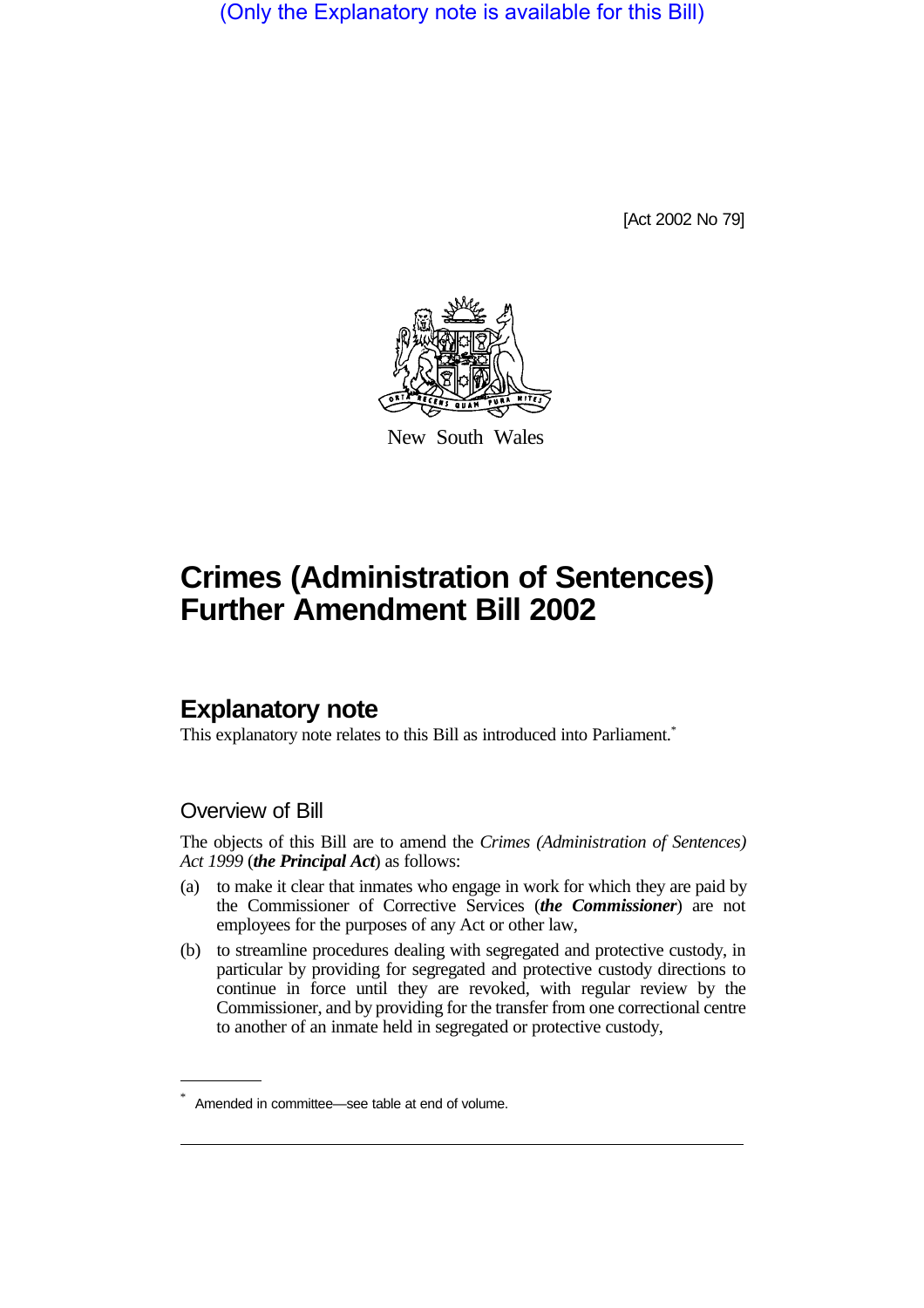Explanatory note

- (c) to provide for the mandatory testing (both random and targeted) of correctional officers and other persons employed in the Department of Corrective Services for alcohol and prohibited drugs,
- (d) to provide for the appointment of recognised interstate correctional officers, being correctional officers or police officers from another State or Territory or a member of the Australian Federal Police, and to confer on such recognised interstate correctional officers the functions and immunities of a correctional officer under the law of New South Wales,
- (e) to provide for a person employed in the Department of Corrective Services as a transitional centre officer or as a periodic detention field officer to be given functions of a correctional officer,
- (f) to provide for the Commissioner to dispose of unclaimed property within a correctional centre as the Commissioner may direct,
- (g) to make it clear that if a court imposes 2 or more community service orders on an offender, the maximum period of time for the offender to perform the community service work required by each order commences when the order is made,
- (h) to provide that the Commissioner may issue an evidentiary certificate that a specified person was in the custody of an officer, known as the *designated officer*, at a particular time,
- (i) to enable an Official Visitor to a correctional centre, periodic detention centre or correctional complex to interview non-custodial members of staff, as well as correctional officers,
- (j) to enable the Chief Executive Officer of the Corrections Health Service to delegate his or her functions (but not the Chief Executive Officer's right of unrestricted access to all parts of correctional centres, to medical records and to offenders held in custody),
- (k) to provide that a person who wants to undertake certain activities related to research in the correctional system must obtain the approval of the Commissioner,
- (l) to reform the voting procedures of the Parole Board and the Serious Offenders Review Council to remove the requirement that a judicial member form part of the majority, and to provide for the same voting procedures at a meeting of a Division of the Parole Board or of the Review Council,
- (m) to enable a judicial member of the Parole Board or the Serious Offenders Review Council to rule on a point of law when chairing a meeting of, or presiding over proceedings held before, the Board or the Review Council.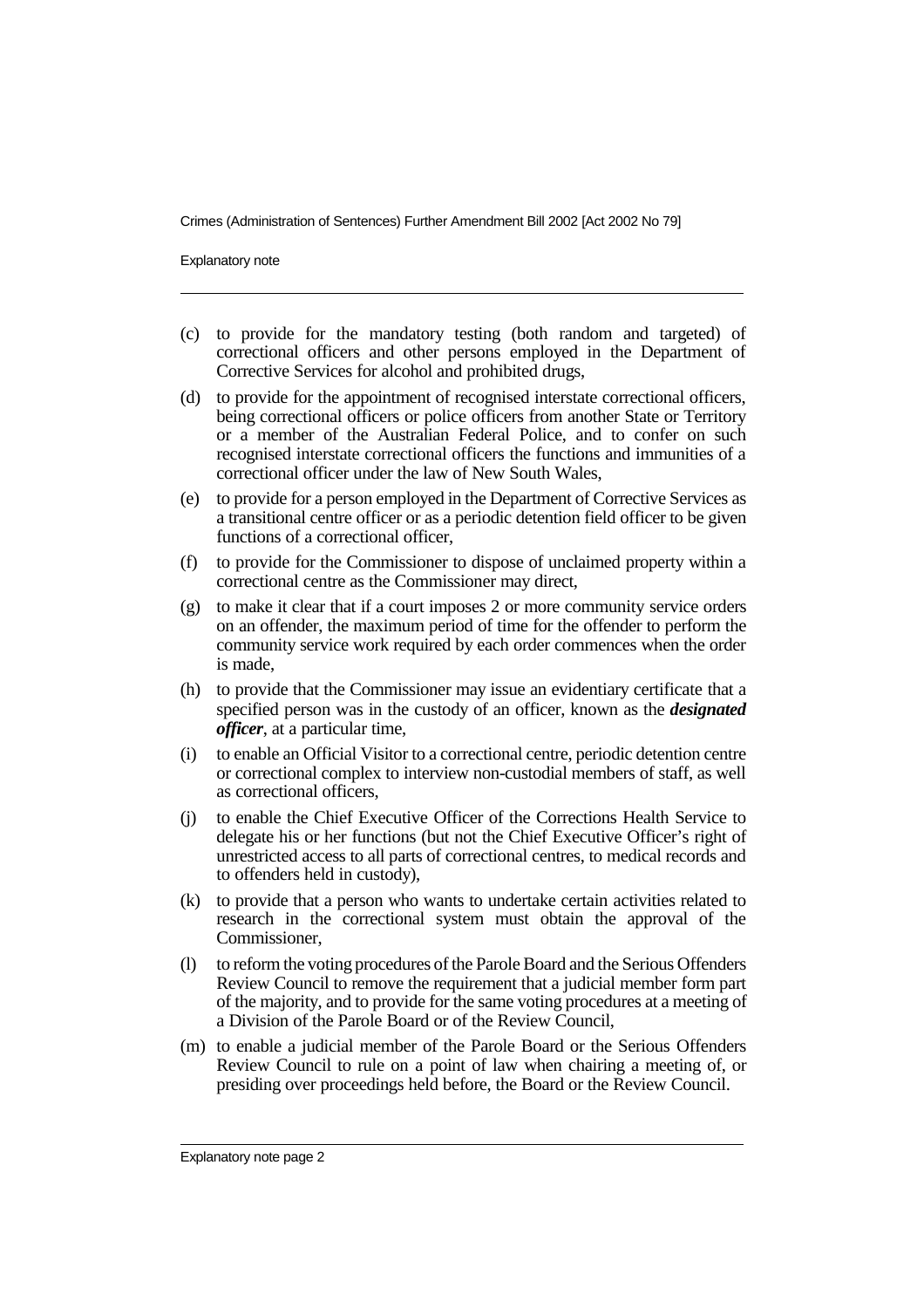Explanatory note

### Outline of provisions

**Clause 1** sets out the name (also called the short title) of the proposed Act.

**Clause 2** provides for the commencement of the proposed Act on a day or days to be appointed by proclamation.

**Clause 3** is a formal provision giving effect to the amendments to the *Crimes (Administration of Sentences) Act 1999* set out in Schedule 1.

## **Schedule 1 Amendments**

#### **Segregated and protective custody**

**Schedule 1 [3]** omits Division 2 of Part 2 of the Principal Act and replaces it with a new Division 2 (sections 9–22) that streamlines procedures dealing with segregated and protective custody. Currently, a segregated or protective custody direction can be given for an initial period of 14 days, and subsequently extended for periods of up to 3 months at a time. There is no limit to the number of extensions.

Under the proposed Division, a segregated or protective custody direction, once given, will continue in force until it is revoked. The governor of a correctional centre where an inmate is held in segregated or protective custody must submit a report about the direction to the Commissioner within 14 days after the direction is given, and the Commissioner must review the direction and revoke, confirm or amend it within 7 days after receiving the report. Subsequently the governor must report to the Commissioner about the direction at intervals of 3 months after the direction was first given, and the Commissioner must review the direction within 7 days after each report and revoke, confirm or amend it.

The inmate may apply to the Serious Offenders Review Council for a review of the segregated or protective custody direction after 14 days of segregated or protective custody. The Review Council may confirm, amend or revoke the segregated or protective custody direction.

Currently, an inmate may apply to the Serious Offenders Review Council for a review, but the Review Council may reject the application if the application does not disclose substantial grounds for review or the Review Council has previously determined a review of the same direction and the application does not disclose substantiallydifferent grounds for review. Under the proposed Division, the Review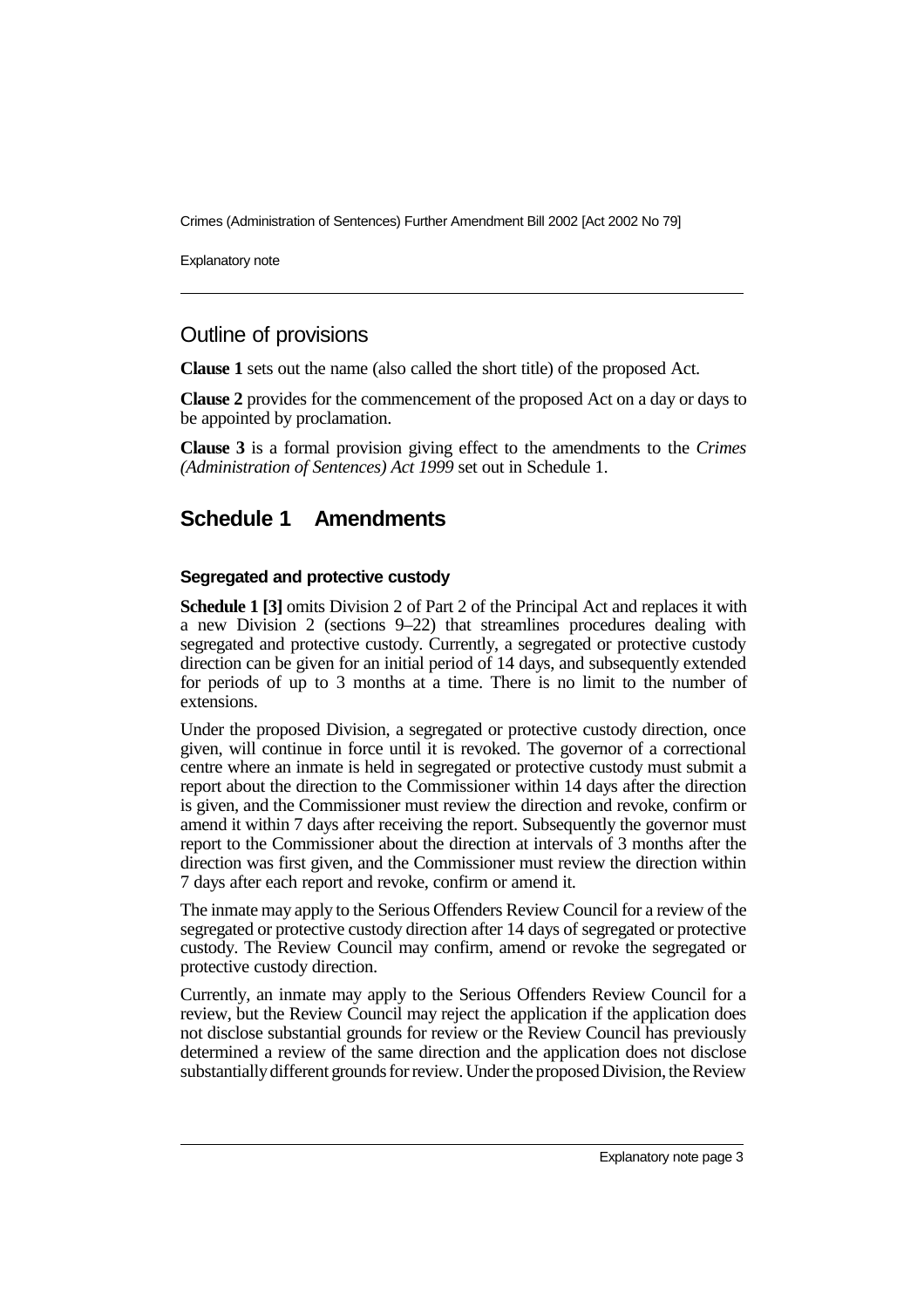Explanatory note

Council will not be able to refuse to review a segregated or protective custody direction if a period of more than 3 months has elapsed since the Review Council determined a review of the direction.

The proposed Division also provides for the transfer of an inmate held in segregated or protective custody from one correctional centre to another.

Currently, either the Commissioner or a governor of a correctional centre may make a segregated or protective custodydirection. A direction made bythe Commissioner applies to any correctional centre, while a direction made by a governor of a correctional centre does not apply to any other correctional centre.

The proposed amendments:

- (a) provide for a segregated or protective custody direction made by a governor of a correctional centre to continue to apply to the inmate during the transfer of the inmate to another correctional centre, and at the correctional centre to which the inmate is transferred, and
- (b) require the governor of the correctional centre to which the inmate is transferred to review the segregated or protective custody direction within 72 hours after the inmate arrives at the correctional centre, and to determine whether the direction should be confirmed, revoked or amended.

Under existing section 18 of the Principal Act, the Minister for Corrective Services may confirm, amend or revoke a direction by the Commissioner extending the period of a segregated custody direction or a protective custody direction. This power of the Minister is not included in the proposed Division.

**Schedule 1 [8] and [11]** make consequential amendments.

#### **Community service orders**

**Schedule 1 [7]** amends section 107 of the Principal Act, a section that defines certain terms used in provisions dealing with the performance of communityservice work under a community service order. The definition of *relevant maximum period* currently stipulates that an offender has 12 months in which to perform the required number of hours of community service work under a community service order, if the required number of hours is less than 300. If the required number of hours is 300 or more, the offender has 18 months in which to perform the required number of hours.

The proposed amendment makes it clear that the maximum period in which an offender may perform the required number of hours of community service work is calculated from the day on which the order is made. The effect of the amendment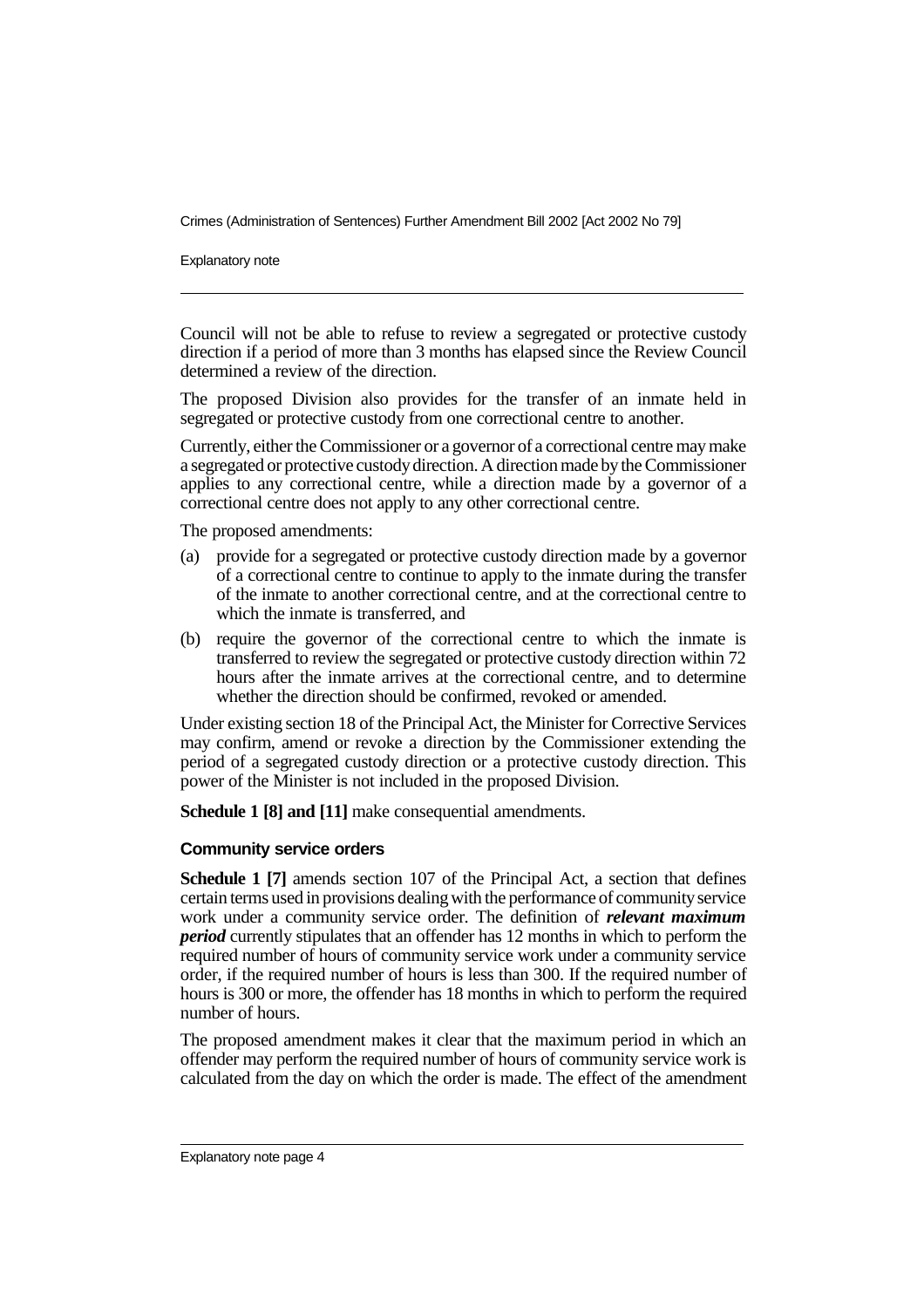Explanatory note

is that if, for example, a court imposes 2 or more community service orders on an offender to perform 200 hours of community service work in respect of each order, the offender has 12 months from the time each order was made to perform the work required by the order.

#### **Transitional centre officers and periodic detention field officers**

**Schedule 1 [12]** inserts sections 235C and 235D, which enable the Commissioner to confer such of the functions of a correctional officer on a transitional centre officer or a periodic detention field officer as the Commissioner may determine. A *transitional centre officer* is a person who is employed at a transitional centre for the purpose of supervising inmates residing at the transitional centre. A *periodic detention field officer* is a person who is employed for the purpose of supervising offenders subject to periodic detention orders while the offenders are outside a periodic detention centre.

**Schedule 1 [1]** inserts a definition of *transitional centre*. A *transitional centre* consists of premises managed or approved by the Commissioner for the purpose of accommodating certain inmates prior to their release from custody. **Schedule 1 [4]** makes a consequential amendment.

#### **Testing of correctional staff for alcohol and prohibited drugs**

**Schedule 1 [14]** inserts a new Division (sections 236E–236I) dealing with the testing of members of correctional staff (which includes correctional officers) on a random or targeted basis for alcohol or prohibited drugs. The proposed Division is derived from section 211A (Testing of police officers for alcohol and prohibited drugs) of the *Police Act 1990*.

A member of correctional staff may be required to undergo a breath test or breath analysis, or to provide a sample of urine or hair. A member of correctional staff may also be required to undergo such a test or give such a sample if the member of staff is involved in an incident in which a person dies or is injured while in the custody of the member of staff, or as the result of a discharge of a firearm by the member of staff. If a member of correctional staff attends or is admitted to a hospital for examination or treatment because of such an incident, the member of staff may be required to provide a sample of his or her blood, urine or hair. Regulations in connection with testing for alcohol or prohibited drugs may be made with respect to the matters specified in proposed section 236I.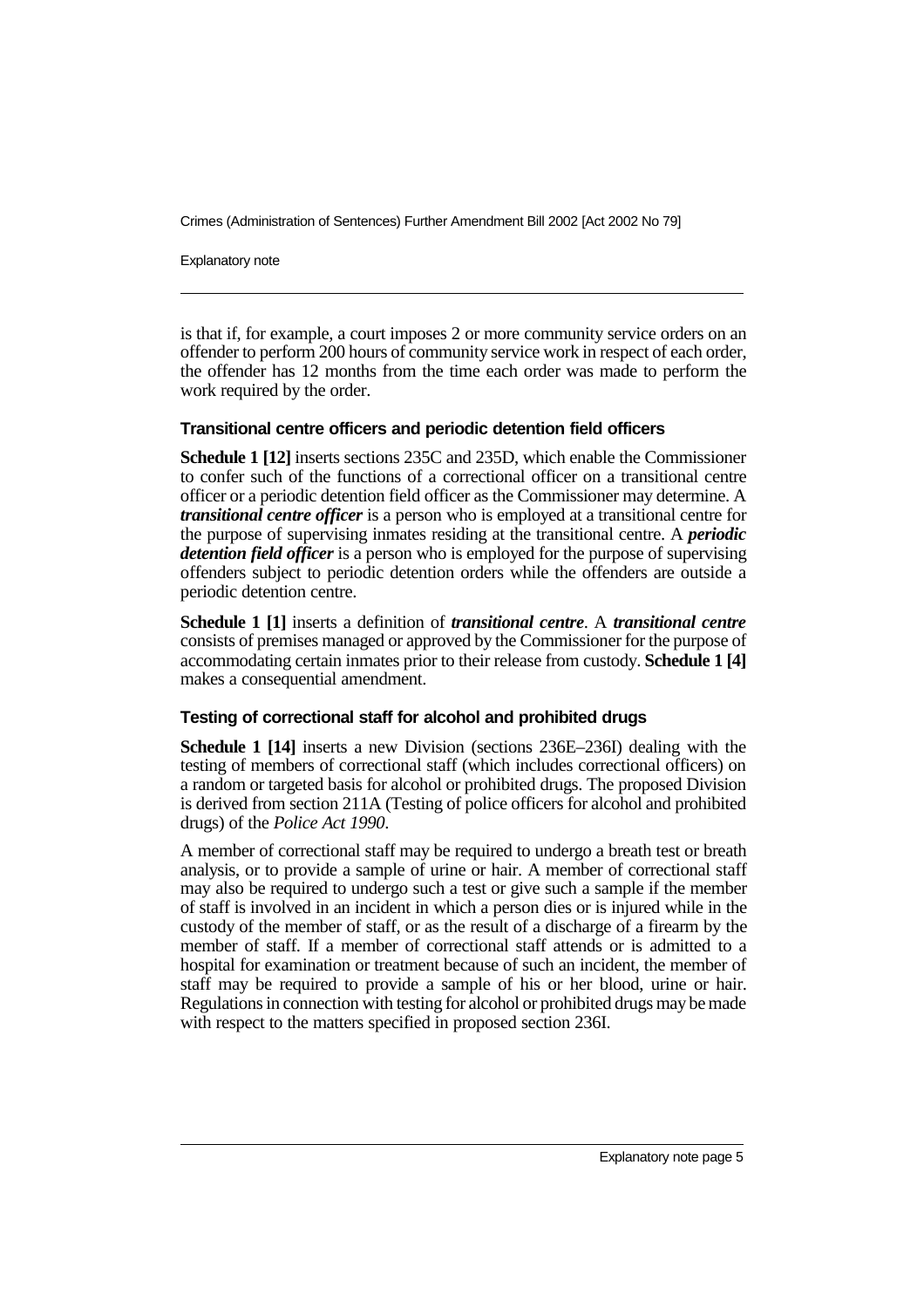Explanatory note

#### **Recognised interstate correctional officers**

**Schedule 1 [15]** inserts a new Division (sections 236J and 236K) providing for the appointment of recognised interstate correctional officers. Proposed section 236J enables the Commissioner to appoint any of the following persons as a recognised interstate correctional officer:

- (a) any person who is employed as a correctional officer in the public service of another State or Territory (other than a probationary correctional officer),
- (b) any member of the police force of another State or Territory (other than a probationary constable),
- (c) any member of the Australian Federal Police.

A recognised interstate correctional officer has all the functions of a correctional officer under the Principal Act or any other Act, subject to the conditions of appointment of the recognised interstate correctional officer (proposed section 236K).

#### **Research**

**Schedule 1 [18]** replaces section 267 of the Principal Act, a section enabling the Commissioner to supply records and information to persons undertaking research in connection with the administration of correctional centres or other specified matters. The proposed section:

- (a) requires the person to obtain the Commissioner's approval to obtain access to certain information or facilities, to persons held in custody and to persons employed by the Department of Corrective Services or a management company (a company that manages a correctional centre), and
- (b) expressly enables the Commissioner to have regard to any recommendations of an ethics committee about the proposed research, and
- (c) revises the list of specified research matters.

#### **Parole Board**

**Schedule 1 [19]** enables the Parole Board to hold a meeting at which some members participate by telephone, closed-circuit television or other means, but only if all the members can be heard by the other members present and by the public (if the meeting is open to the public).

Currently, clause 16 of Schedule 1 to the Principal Act provides that if the Chairperson of the Parole Board and the Alternate Chairperson or Deputy Chairperson, or both, are present at a meeting of the Parole Board, only the Chairperson is entitled to vote with respect to any decision. **Schedule 1 [20]** amends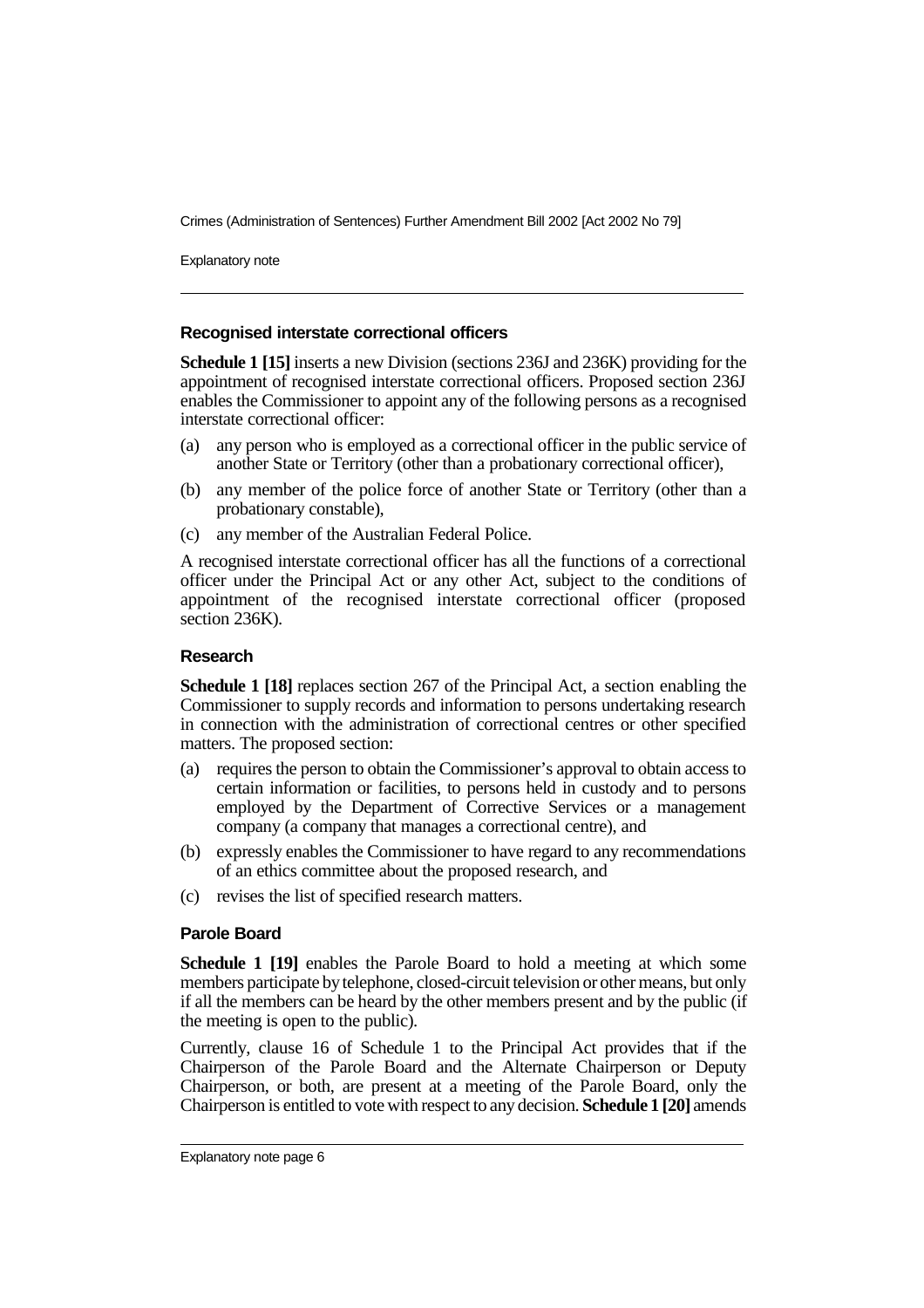Explanatory note

clause 16 to enable the Chairperson, the Alternate Chairperson and the Deputy Chairperson to vote at a meeting, but only if it is a meeting that all the community members of the Parole Board are entitled to attend. (Usually no more than 4 community members of the Parole Board may attend a meeting of the Parole Board for the purposes of constituting the Parole Board, however, the Chairperson may convene up to 6 meetings a year of the Parole Board at which all community members may attend.)

**Schedule 1 [21]** replaces clause 17 of Schedule 1 to the Principal Act in order to:

- (a) provide that a decision of the Parole Board is made by a majority of members of the Parole Board, whether or not a judicial member forms part of the majority, and
- (b) provide that a decision of a Division of the Parole Board is made by a majority of members of the Division, rather than by the judicial member supported by at least one non-judicial member of the Division.

Currently, clause 17 (1) requires that a judicial member forms part of the majority of a Parole Board for the purposes of a decision of the Parole Board. Clause 17 (3) provides that at a meeting of a Division of the Parole Board, a decision supported by the votes cast by the judicial member and at least one non-judicial member is the decision of the Division. The effect of this provision is that a minority vote at a meeting of a Division may in some circumstances be the decision of the Division. The proposed amendment removes this possibility.

**Schedule 1 [22]** inserts a new clause in Schedule 1 to the Principal Act to provide that at a meeting of the Parole Board, a question of law or of mixed law and fact, or a question as to whether a question is a question of law or of mixed law and fact, is to be decided by the person presiding at the meeting alone.

#### **Serious Offenders Review Council**

**Schedule 1 [9]** amends section 197 of the Principal Act, a section setting the functions of the Serious Offenders Review Council. Currently, section 197 (3) enables the Review Council to delegate any function that it has relating to segregated and protective custody directions to the Chairperson or to a judicial member of the Review Council. The proposed amendment provides that the judicial member to which a function is delegated is to be nominated by the Chairperson.

**Schedule 1 [23]** enables the Review Council to hold a meeting at which some members participate by telephone, closed-circuit television or other means, but only if all the members can be heard by the other members present and by the public (if the meeting is open to the public).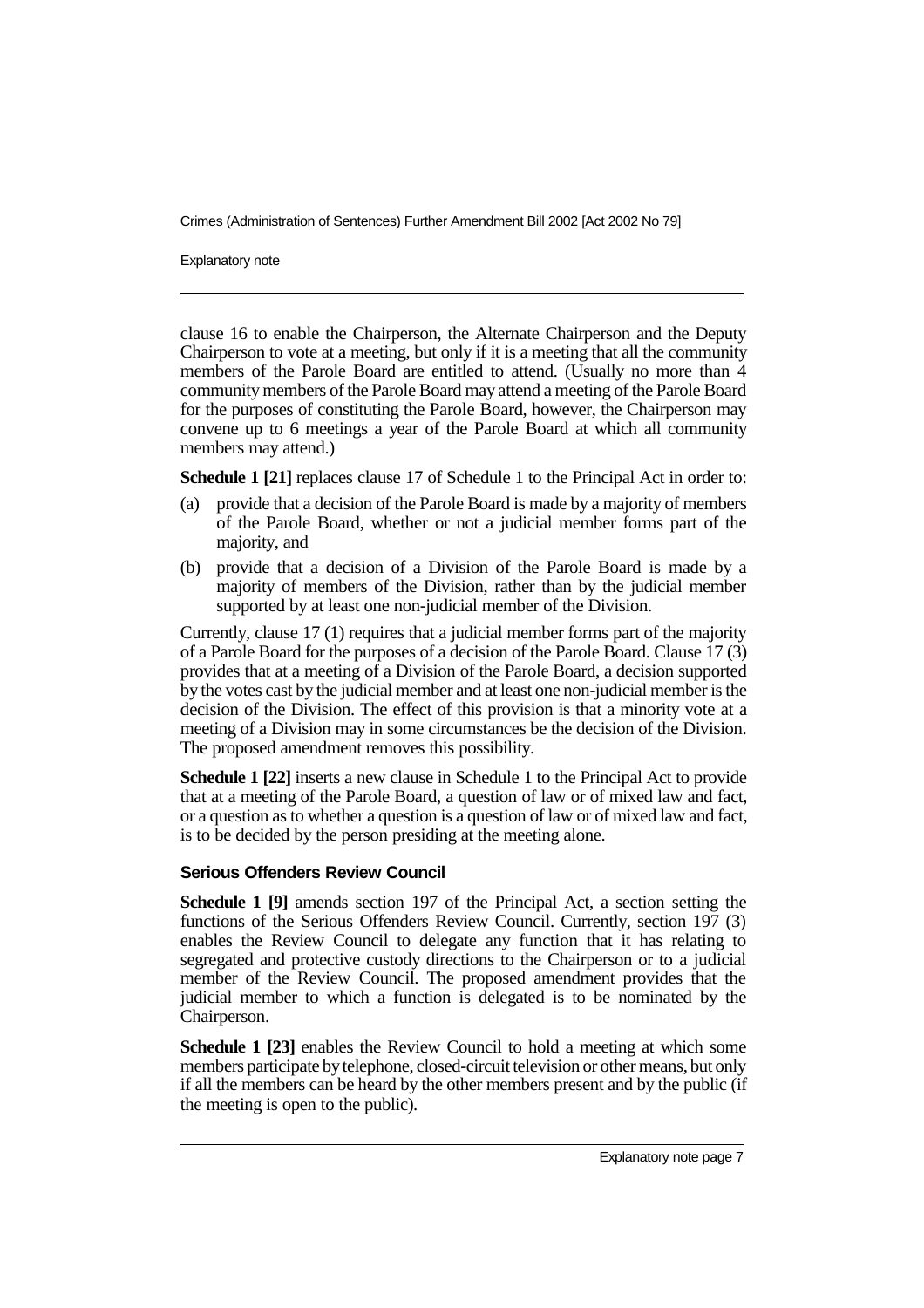Explanatory note

**Schedule 1 [24]–[27]** amend clause 11A of Schedule 2 to the Principal Act. Clause 11A deals with the conduct of proceedings before the Review Council by the use of audio visual links. The proposed amendments make minor changes to references to the term *party* in the clause, to accommodate the fact that some persons involved in proceedings before the Review Council may not strictly speaking be parties to the proceedings.

**Schedule 1 [28]–[30]**make changes to the voting procedures of the Review Council and the determination of questions of law that reflect the amendments made in respect of the Parole Board by Schedule 1 [19]–[22].

#### **Other amendments**

**Schedule 1 [2]** inserts a provision into the Principal Act that makes it clear that an inmate who receives money from the Commissioner for any work done by the inmate is not an employee of the Crown, or of any other person.

**Schedule 1 [6]** amends section 76 of the Principal Act, a section dealing with the sale of unclaimed property found within a correctional centre. Currently the section provides for such property to be sold. The proposed amendment enables the Commissioner to also dispose of the property as the Commissioner may direct. The amendment is consistent with section 75 of the Principal Act, which allows the Commissioner to dispose of property that is unlawfully in the possession of an inmate as the Commissioner may direct.

**Schedule 1 [10]** amends section 228 of the Principal Act, which deals with the functions of Official Visitors to correctional centres. Currentlysection 228 provides for an Official Visitor to visit a correctional centre, correctional complex or periodic detention centre for the purpose of giving interviews to correctional officers and offenders. The proposed amendment provides for Official Visitors also to give interviews to other members of staff employed within the Department of Corrective Services at the complex or centre visited by the Official Visitor.

**Schedule 1 [13]** inserts a new section 236D that enables the Chief Executive Officer of the Corrections Health Service to delegate his or her functions, other than the power to delegate. Proposed section 236D (2) makes it clear that the Chief Executive Officer cannot delegate the Chief Executive Officer's right of free and unfettered access to correctional centres, medical records and offenders held in custody.

**Schedule 1 [17]** amends section 260 of the Principal Act, a section that enables the Commissioner or other prescribed persons to issue certificates about certain matters. Such a certificate is admissible in any legal proceedings and is evidence of the facts stated in the certificate. The proposed amendment enables an evidentiary